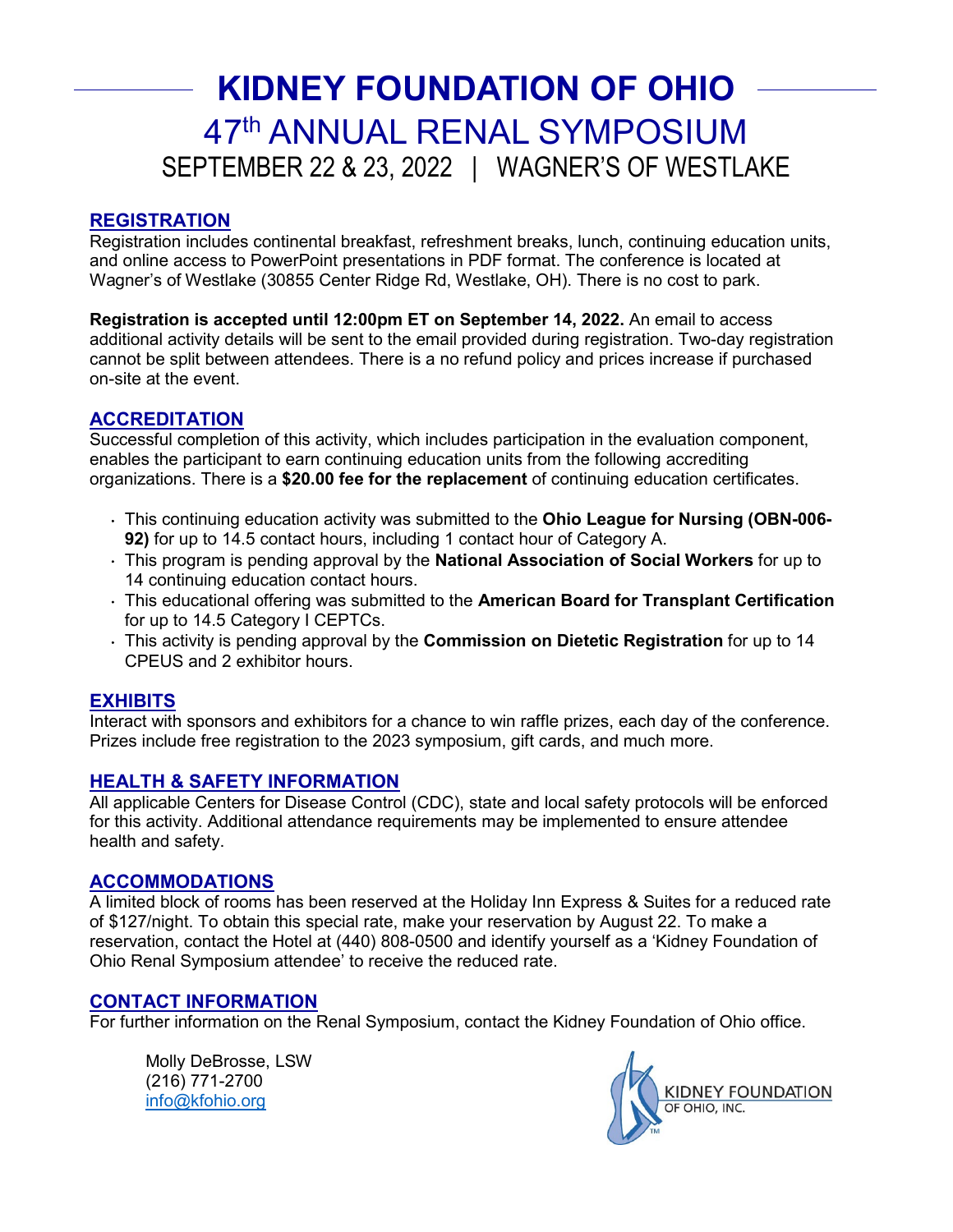# **2022 Renal Symposium Schedule**

### **Thursday, September 22**

| 7:00 AM  | <b>Registration, Continental Breakfast</b><br>and Exhibits                                                          | 7:0             |
|----------|---------------------------------------------------------------------------------------------------------------------|-----------------|
| 8:00 AM  | <b>Gastroparesis and Kidney Disease</b><br>Michael Cline, DO                                                        | 8:0             |
| 9:00 AM  | <b>Tobacco Cessation and the Transplant</b><br><b>Process</b><br>Jennifer Clegg, LISW-S                             | 9:0             |
| 10:30 AM | Key Insights into Kidney Transplantation<br><b>From Deceased Donors With COVID-19</b><br>Alvin Wee, MD, MBA         | 10 <sub>i</sub> |
| 11:30 AM | <b>Educating Patients on Home Modalities</b><br>Carli Cribb, LISW                                                   | $11$ :          |
| 1:30 PM  | <b>Breakout Sessions</b>                                                                                            | 1:3             |
|          | <b>Session 1 - Professional Boundaries:</b><br><b>Laws &amp; Ethical</b><br>Considerations $\star$<br>Ann Vogt, CHC |                 |
|          | <b>Session 2 - An Overview of</b><br><b>Advanced Directives</b><br>Nicole Thorn, Esq.                               |                 |
| 3:00 PM  | <b>Infection Control</b>                                                                                            | 3:0             |
|          | To Be Announced                                                                                                     |                 |

**4:00 PM Anemia Management in Chronic Kidney Disease**  *Amy Hazel, MSN, CNP, CNE, CNN-NP* 

### **Friday, September 23**

| 7:00 AM   | <b>Registration, Continental Breakfast</b><br>and Exhibits                                                                                                              |
|-----------|-------------------------------------------------------------------------------------------------------------------------------------------------------------------------|
| $8:00$ AM | <b>Bariatric Care</b><br>Latonya Fore, MSN, APRN, CCM, CSOWM, CBN                                                                                                       |
| $9:00$ AM | Trauma Informed Care: What it is and<br>Why it is Important<br>Ina Mockabee-Gardener, LPC                                                                               |
| 10:30 AM  | The Challenges of Nursing Home Dialysis<br>Cynthia Rosa, BS, MS, RN                                                                                                     |
| 11:30 AM  | <b>Dialysis Access and Transplant:</b><br><b>How Do They Intersect?</b><br>Meelie DebRoy, MD                                                                            |
| 1:30 PM   | <b>Breakout Sessions</b><br><b>Session 1 - Patient Advocacy: Breaking</b><br><b>Down Barriers</b><br>Diane Wish, MBA, RN<br>Connie Butler, LSW, MSW<br>Anne Flaum, LISW |
|           | Session 2 - Professional Boundaries:<br><b>Laws &amp; Ethical</b><br>Considerations $\star$<br>Ann Vogt, CHC                                                            |
|           | Session 3 - Bacteriology & Water<br>Kathy Altier, BS, MBA, OCDT                                                                                                         |

- **3:00 PM Pre-ESRD Nephrology Care and Its Impact on the Progression of Kidney Disease**  *Donna Taylor, APRN-CNP* 
	- **4:00 PM Cardiorenal Syndrome: Effects of Renal Failure on Cardiac Function**  *Mildred Lam, MD*

\* Law Credit

### **Speakers and topics are subject to change without notice**